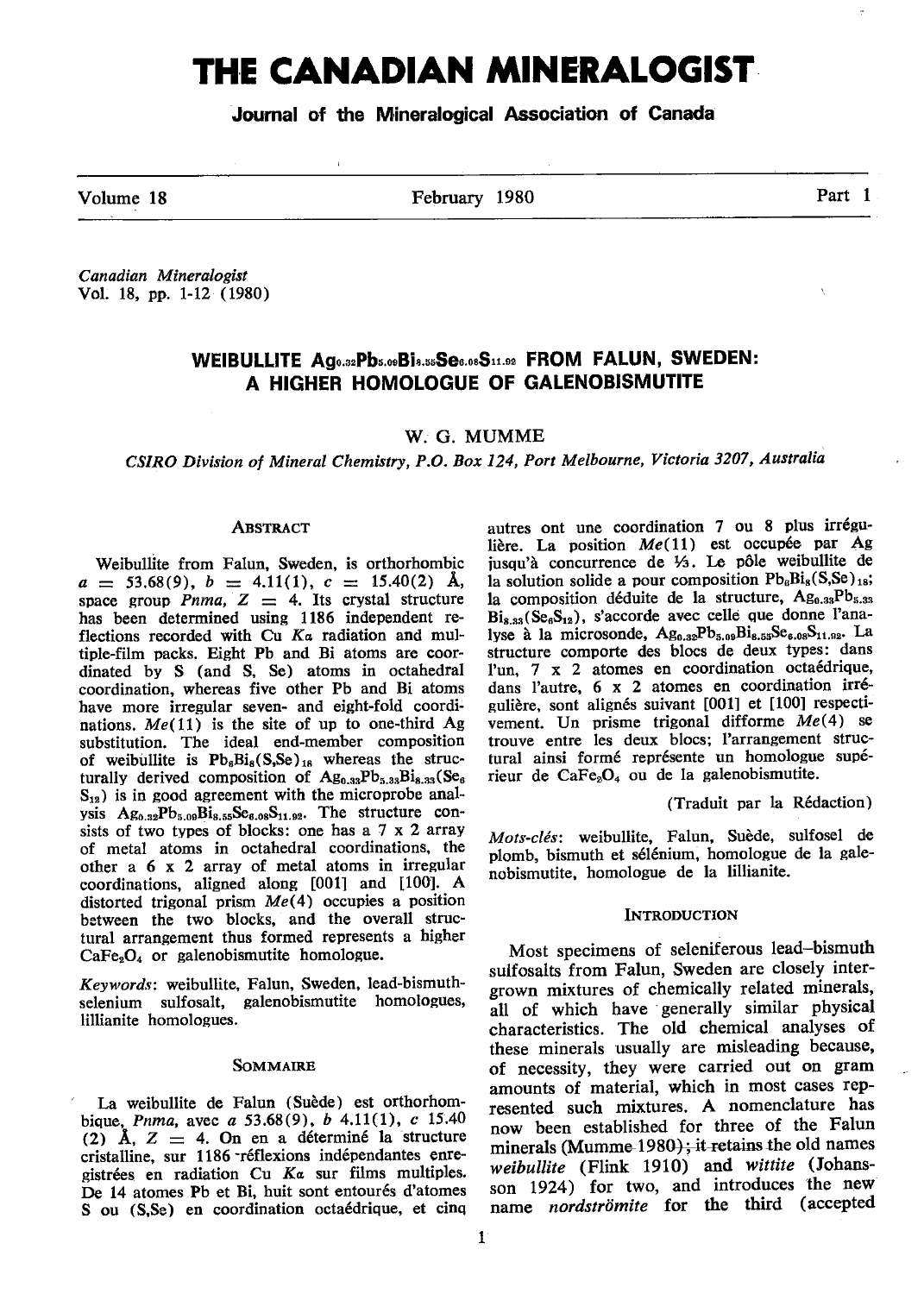by the Commission on New Minerals and Mineral Names, I.M.A. in December 1978). The present paper describes the results of a crystalstructure analysis of weibullite as defined in that nomenclature.

## **EXPERIMENTAL**

The crystal of weibullite used in this analysis was isolated from a Falun specimen, BSF 1753, originally obtained from Dr. S. Solver, Bergskolan (Filipstad) by Dr. S. Karup-M6ller, who then kindly made some of the specimen available for study here. The precise unit-cell parameters,  $a\,53.68(9)$ ,  $b\,4.11(1)$ ,  $c\,15.40(2)$ A, were derived by refining Guinier powder X-ray data internally calibrated with KCI (a 6.929 A), and indexed with the aid of the Weissenberg films. These cell parameters may be compared with the values obtained by Johan & Picot (1976) from data obtained using Debye-Scherrer methods (53.8, 4.068, 15.39 A, respectively).

The systematic absences of the h0l, h1l and h<sub>2l</sub> Weissenberg films recorded about the short (4 Å) axis, namely, hk0,  $h \neq 2n$ ; Okl,  $k + l$  $\neq$  2n, defined the space-group alternative as *Pnma* and *Pn2*<sub>1</sub>*a*. Reflections with  $k = 0.2$  have the same distribution of intensity, which indicates that all atoms in the structure are in planes normal to  $b$ , separated by half the repeat distance of 4  $\AA$ ; thus the atoms occupy the positions  $4(a)$ ,  $4(b)$  and  $4(c)$  of the centrosymmetric space group Pnma.

Many crystal fragments were investigated, but only one small, irregular fragment ( $\sim 0.02$ ) x O.03 x O.O7 mm) was isolated that gave relatively sharp reflections. An attempt to use an automatic Stoe diffractometer to obtain a set of data from it was not successful because of the low count rates encountered owing to the small size of the crystal. Thus, intensity data were collected using an integrating Weissenberg camera, multiple-film packs and Cu  $K_{\alpha}$  radiation. A much smaller integration range than usual was set to eliminate the overlap of highangle reflections, which made intensity measurement impracticable when the normal range for film measurement was used.

A linear absorption-coefficient of ca. 1494  $cm^{-1}$  was deduced; owing to the impossibility of measuring a detailed crystal-shape, the absorption correction applied was simply that of a thin rectangular prism bounded by six surfaces.

Corrections for absorption were performed with the program ABSNTST (Blount 1965). Because of the large number of reflections involved and the necessity for visual measurement, agreement between equivalent reflections in the Weisenberg films, after correction for absorption, was estimated using fifty reflections from each level. The discrepancy between the equivalent reflections (averaged overall) was only  $5.5\%$ , in reasonable agreement with the assumption of rotational symmetry about [010].

## STRUCTURE DETERMINATION AND REFINEMENT

## Determination

This investigation was commenced before Johan & Picot (1976) published their chemical data and when the probe data of Karup-Møller (1970) were the only reliable analyses available. An analysis of weibullite from BSF 1753 was also performed here by electron-probe microanalysis; the fragment used was confirmed as weibullite from zero-level Weissenberg data collected about its 4 A axis.

Apart from a lower Pb content, this analysis agrees reasonably well with Karup-M@ller's average analysis and also confirms the presence of Ag: KM, Karup-Mpller, av. of three: Cu 0.1, Pb 3O.8, Ag 0.8, Bi 47.53, Se 11.63, S 10.3O; M, Mumme: Pb 28.33, Ag 0.96, Bi 48.04, Se 12.83, S 10.28. On the other hand, the analyses of Johan & Picot (1976) gave a significandy higher Se content; more notably, they reported As in the mineral, but no Ag: J & P, Johan & Picot, av. of two: Pb 28.95, Bi 46.7, Se 15.3, S 9.7, As 0.4.

Assuming the monoclinic unit cell of Peacock  $\&$  Berry (1940) (now known to be the unit cell for nordströmite: Mumme 1980), Karup-Møller's average analysis agrees best with the formula  $Bi_6Pb_4S_9Se_4$  ( $Z = 2$ ), However, volume relationships with proudite (Mumme 1976), based on Karup-M@ller's chemical data, and the correct, larger, orthorhombic unit-cell indicate that the formula would be closer to  $Bi_8Pb_5(S,Se)_{17}$  $(Z = 4)$ . As Karup-Møller's analyses and ours had both detected the presence of  $Ag$  ( $\frac{1}{2}$  to 1% by weight) it was anticipated that the structure would contain an atom site that had a significant partial occupancy by silver. Up to one-third occupancy was zuggested by the chemical analyses recorded.

Because of the short repeat-distance of 4 A, the structure solution was initially attempted using only the h0l data, from which a Patterson projection  $\rho$  (u, 0, w) was calculated. Both of the selenium-bearing bismuth-lead sulfosalts junoite and proudite (Mumme 1975, 1976) had previously been determined to have struc-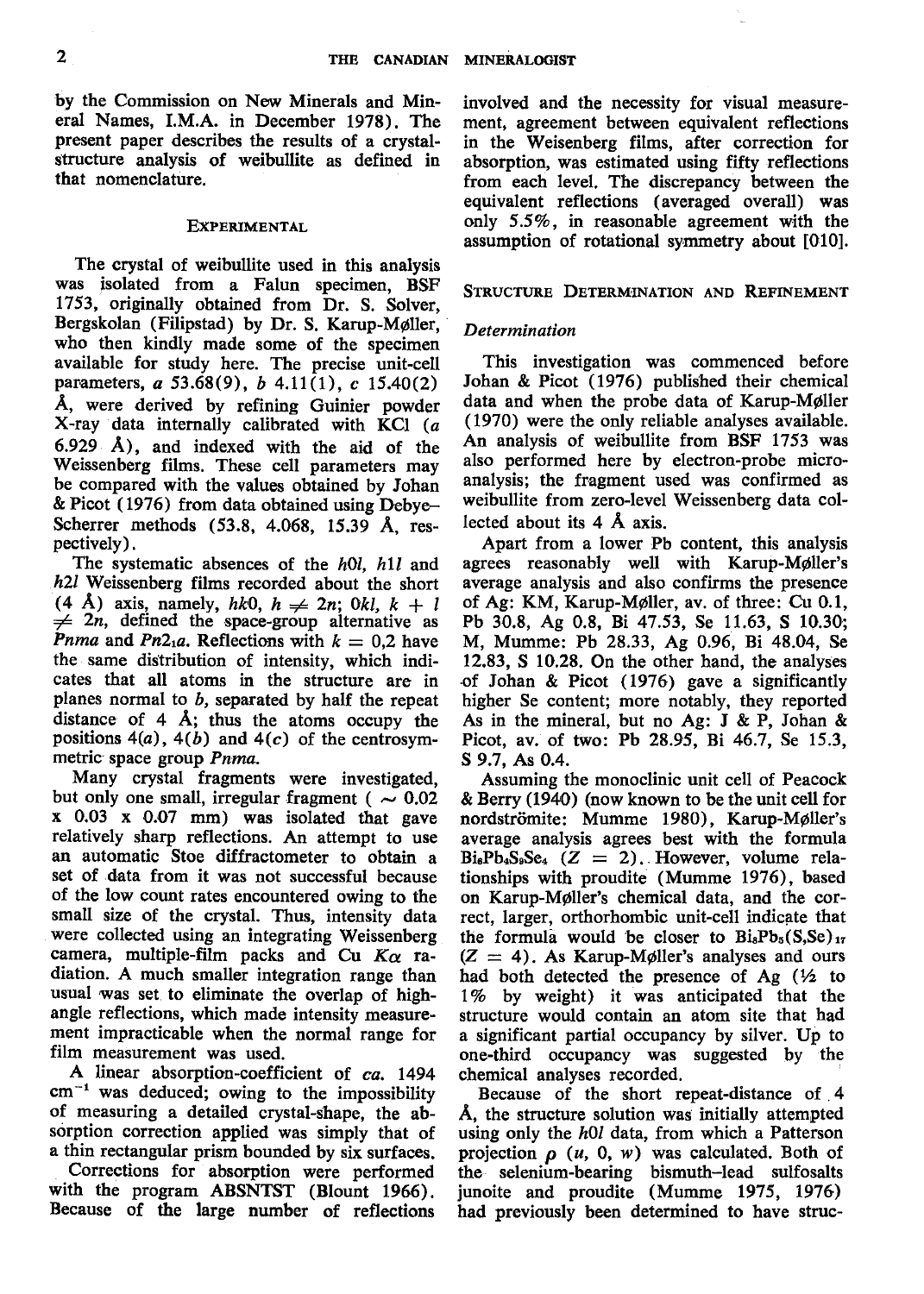

FIG. 1. Asymmetric unit of weibullite drawn with 50% probability ellipsoids. This ORTEP drawing is a projection along a direction close to t0I0l.

tures containing PbS-type fragments, and it was anticipated that this would also be the case in the structure of weibullite. Furthermore, the "predictive" classification of Takéuchi & Sadanaga (1969) supported this premise. The starting model for the structure, which was supported by examination of the Patterson projection, incorporated a pair of edge-shared octahedra related by a centre of symmetry as part of a larger PbS-type fragment. From the very basic model most of the atomic positions were determined by reiteration of structure-factor and electron-density calculations using the h0l data. Three-dimensional Fourier calculations were then carried out until finally all the atoms were located.

## Refinement

Atomic positions were refined with a local version of the least-squares-refinement program ORFLS (Busing et al. 1962), using the weighting scheme of Cruickshank et al. (1961). Neutral-atom scattering curves were employed (Cromer & Waber 1965), and anomalous dispersion corrections were made for lead and bismuth in the final stages. The average scattering-curve  $f$  [ $(2S + Se)/3$ ] was initially used for the nonmetal atoms and an average of Pb and Bi for the metals.

The asymmetric unit of weibullite, as finally determined and shown in Figure I, contains 32 atom sites: 14 heavy-metal atom sites designated  $Me(1)$  to  $Me(14)$ , and 18 sulfur-selenium atom sites, all located in special positions of the space group *Pnma*. Once the correct atom-positions were established, refinement using average scattering-factors and isotropic temperature-factors proceeded smoothly to give an  $R$  of 0.16. At this stage a detailed study of the Fourier synthesis showed that  $S(4)$ ,  $S(5)$ ,  $S(6)$ ,  $S(7)$ ,  $S(8)$ ,  $S(9)$ ,  $S(10)$ ,  $S(11)$  and  $S(14)$  all had higher maxima than the other nonmetal sites, whereas  $Me(11)$  had a significantly lower maximum than the other metals. Compositions based on  $\Sigma$  S, Se = 18 were derived for the above three analyses, and then were calculated to be  $Ag_{0.28}Cu_{0.06}Pb_{5.71}Bi_{8.73}Se_{5.66}S_{12.34}$  (KM),  $Pb_{5.06}Bi_{8.10}$  $As_{0.19}Se_{7.03}S_{10.97}$  (J & P) and  $Ag_{0.32}Pb_{5.09}Bi_{8.55}Se_{6.05}$  $S<sub>11.92</sub>$  (M). For KM,  $\Sigma Me$  is 0.78 higher than the structurally derived value of 14, whereas for J & P it is 0.71 lower. For M,  $\Sigma Me = 13.96$ . Thus, of the three formulae, the one recorded here is the most consistent with structural features, presumably because it is obtained from a fragment adjacent to the crystal used in the structure analysis. If the six selenium atoms are assumed to be ordered in the anion sites mentioned above, each containing  $(3/3 \text{ Se}, 1/3 \text{ S})$ , and if  $\sim$  (1/3 Ag, 2/3 Pb+Bi) in the structure is ordered in  $Me(11)$ , the variations in the electron densities are readily explained and the resulting structural formula,  $Ag_{0.33}Pb_{5.33}Bi_{8.33}$  $(Se_6, S_{12})$ , compares favorably with the formula derived from the analytical data.

With this ordering scheme and the addition of an anomalous-dispersion correction, the  $R$ value was reduced from 0.16 to 0.14. Three more cycles with individual anisotropic temperature-factors reduced the R value to 0.12, at which stage parameter shifts were less than one-third their esds (Table 1). Observed and calculated structure factor may be obtained from the Depository of Unpublished Data, CISTI, National Research Council of Canada, Ottawa, Ontario KIA 0S2.

# METAL POSITIONS AND THE SUBSTITUTIONS

#### Metal positions

A survey of the bond lengths (Table 2) shows that  $Me(2)$ ,  $Me(5)$ ,  $Me(6)$ ,  $Me(7)$ ,  $Me(8)$ ,  $Me(12)$  and  $Me(14)$  all have bonds less than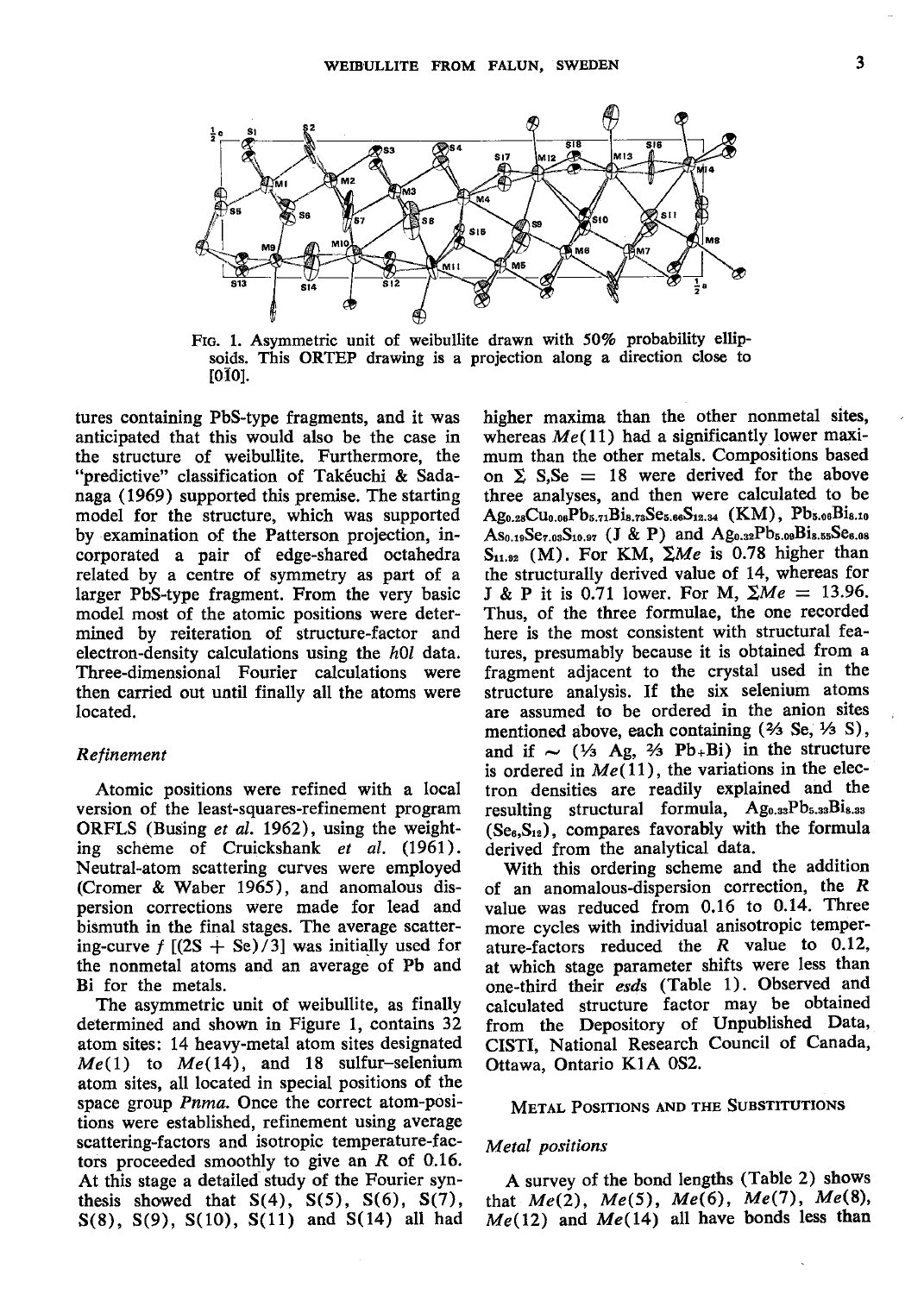TABLE 1A. ATOMIC PARAMETERS, ISOTROPIC AND ANISOTROPIC TEMPERATURE FACTORS FOR WEIBULLITE

| Atom            | Occup,                     | $\pmb{\times}$ | Y       | z           | Final isotropic | Results of anisotropic refinement <sup>*</sup> |              |          |              |
|-----------------|----------------------------|----------------|---------|-------------|-----------------|------------------------------------------------|--------------|----------|--------------|
|                 |                            |                |         |             |                 | $\beta_{11}$                                   | $\beta_{22}$ | $B_{33}$ | $\beta_{13}$ |
| Me1             | PЬ                         | .0515(2)       | 1/4     | .3631(10)   | 5.38(33)        | 3(1)                                           | 790 (712)    | 75(8)    | 2(2)         |
| Me <sub>2</sub> | BI                         | .1170(2)       | 3/4     | .3525(9)    | 4.97(31)        | 4(1)                                           | 920 (703)    | 63(8)    | $-1(2)$      |
| Me3             | B1                         | .1822(2)       | 1/4     | .3323(8)    | 4.28(27)        | 3(1)                                           | 500 (699)    | 60(7)    | 1(1)         |
| Me4             | ŦЬ                         | .2524(2)       | 3/4     | .2845(9)    | 5.16(30)        | 4(1)                                           | 630 (697)    | 72(7)    | 1(2)         |
| Ne5             | Bi                         | .2894(2)       | 1/h     | .0580(9)    | 4.20(27)        | 3(1)                                           | 750 (692)    | 61(7)    | 1(1)         |
| Меб             | 81                         | .3563(2)       | 3/4     | .0768(8)    | 4.15(28)        | 3(1)                                           | 740 (703)    | 51 (6)   | - 1 (1)      |
| Ne7             | Bi                         | .4212(2)       | 1/4     | , 0974 (8)  | 4.66(29)        | 3(1)                                           | 750 (703)    | 60(7)    | - 1 (1)      |
| Me8             | B1                         | .4865(2)       | 3/4     | .1091(8)    | 4.56(28)        | 3(1)                                           | 850 (701)    | 53(6)    | 2(1)         |
| Me9             | PЬ                         | .0596(2)       | 3/4     | ,0648(9)    | 4.77(30)        | 3(1)                                           | 1030 (698)   | 54(7)    | - 3(2)       |
| Me10            | PЬ                         | .1396(3)       | 3/4     | .0827(9)    | 6.04(37)        | 5(1)                                           | 720 (709)    | 89(10)   | - 1 (2)      |
| Me11            | $1/3$ Ag + 2/3<br>(B1, Pb) | .2195(2)       | 3/4     | .0311(15)   | 5.40(41)        | 3(1)                                           | 90(714)      | 153(17)  | - 9(2)       |
| Me12            | Bi                         | .3287(2)       | 3/4     | .3641(9)    | 4.94(29)        | 3(1)                                           | 770 (705)    | 73(8)    | 1(2)         |
| Me13            | PЬ                         | .4042(2)       | 3/4     | .3667(9)    | 4.88(30)        | 3(1)                                           | 800(698)     | 69(8)    | 1(2)         |
| He 14           | BI                         | .4837(2)       | 3/4     | .3848(9)    | 4.35(28)        | 3(1)                                           | 710 (700)    | 64(7)    | 2(1)         |
| 51              | s                          | .0332(15)      | 3/4     | .4905(42)   | 2.6(1.3)        | 4(3)                                           | 200 (982)    | 34 (30)  | 4(8)         |
| 52              | s                          | .0960(10)      | 1/4     | .4715(47)   | 2.0(1.1)        | 2(2)                                           | 750 (890)    | 93(40)   | $-12(7)$     |
| 53              |                            | . 1634 (9)     | 3/4     | . 4549 (42) | 2,1(1,3)        | 4(2)                                           | 170(950)     | 34 (33)  | 4(6)         |
| 54              | $2/3$ Se + 1/3 S           | .2300(7)       | 1/4     | .4325(24)   | 6.2(1.0)        | 5(2)                                           | 920 (811)    | 56 (20)  | 3(5)         |
| \$5             | $2/3$ Se + $1/3$ S         | .0039 (6)      | 1/h     | .2802(25)   | 5.6(0.9)        | 3(1)                                           | 840 (800)    | 64 (20)  | 1(4)         |
| S6              | $2/3$ Se + 1/3 S           | .0721 (8)      | 3/4     | .2630(25)   | 6.0(1,0)        | 5(2)                                           | 1250 (788)   | 46(20)   | - 4(5)       |
| 57              | $2/3$ Se + 1/3 S           | .1340(6)       | 1/4     | .2397(38)   | 6.4(.9)         | 2(1)                                           | 80(792)      | 226(47)  | 16(6)        |
| S8              | $2/3$ Se + 1/3 S           | .1987(9)       | 3/4     | . 2271 (44) | 7.1(1.0)        | 6(2)                                           | 1120(866)    | 178(48)  | - 4(8)       |
| 59              | $2/3$ Se + 1/3 S           | .3108(8)       | 3/4     | .1611(34)   | 7.3(1.1)        | 7(2)                                           | 800(876)     | 121(34)  | 9(7)         |
| 510             | $2/3$ Se + 1/3 S           | .3762(6)       | 1/4     | .1872(23)   | 5.0(0.8)        | 3(1)                                           | 980(801)     | 56(19)   | 3(4)         |
| 511             | $2/3$ Se + $1/3$ S         | .4421(8)       | 3/4     | .2001 (24)  | 6.0(0.9)        | 6(2)                                           | 1000(837)    | 57 (20)  | 6(5)         |
| <b>S12</b>      |                            | .1758(11)      | 1/4     | .0433(48)   | 1.1(0.8)        | 3(3)                                           | 30(992)      | 56 (40)  | 4(8)         |
| \$13            |                            | .0242(16)      | 1/4     | .0506(61)   | 4.9(2.0)        | 4(3)                                           | 1600 (1295)  | 38(47)   | 2(10)        |
| <b>S14</b>      | $2/3$ Se + 1/3 S           | .0959(8)       | $1/4 -$ | .0595(39)   | 9.8(1.4)        | 5 (2)                                          | 750 (853)    | 176 (42) | 9(7)         |
| \$15            | s                          | .2475(11)      | 1/4     | .1417(39)   | 2.0(1.2)        | 3(2)                                           | 30(901)      | 46(33)   | 4(8)         |
| \$16            | s                          | .4448(12)      | 1/4     | .3792(70)   | 4.9(1.8)        | 1(2)                                           | 800(1157)    | 124 (72) | 3(10)        |
| \$17            | s                          | .2946(7)       | 1/4     | .3534(30)   | .4(0.3)         | 4(1)                                           | 640(831)     | 60 (24)  | 1(4)         |
| \$18            | s                          | .3658(8)       | 1/4     | . 4009 (31) | 1.4(1.0)        | .4(2)                                          | 950(897)     | 28(21)   | 2(4)         |

<sup>\*</sup>Anisotropic temperature factor expression: exp {-  $(h^2\beta_{11} + k^2\beta_{22} + \ell^2\beta_{33} + 2hk\beta_{12} + 2h\ell\beta_{13} + 2k\ell\beta_{23})$ }<br>with  $\beta_{12} = 0$  and  $\beta_{23} = 0$  for all atoms. All  $\beta_{1j}$  values are multiplied by 10<sup>4</sup>. Estimat deviations are given in parenthesis in terms of the last digit.

2.79 Å and  $[1+2]$  shortest bonds, set apart from the remaining longer bonds; these are, therefore, most probably the Bi-atom sites. On the other hand  $Me(4)$ , with no bond shorter than 3.02 Å and  $Me(13)$ , with no bond shorter than 2.96  $\AA$ , are most probably the sites of two of the Pb atoms in the structure. Among the remaining positions,  $Me(3)$  has bond distances less than  $2.80$  Å and an octahedral coordination in which there are three shorter bonds set apart from three longer bonds. Although it does not have a usual  $[1+2]$  configuration, it most probably is Bi.

 $Me(1)$  has two relatively short bonds [2.80]  $\text{Å}$ ] and four long bonds [2.86, 2.91, 3.01(2) Å],  $Me(9)$  has two shorter bonds [2.81(2) Å] and four long bonds  $[2.83(2), 2.87, 3.13 \text{ Å}]$ and  $Me(10)$  has a configuration of three short and four long bonds, but with no bonds shorter than 2.82 Å. Except for  $Me(10)$ , which has a fairly typical Pb coordination-configuration, these last three sites are more difficult to categorize. The fact that eight probable sites  $[M_e(2)]$ ,  $Me(5)$ ,  $Me(6)$ ,  $Me(7)$ ,  $Me(8)$ ,  $Me(12)$ ,

 $Me(14)$  more definite,  $Me(3)$  less definite] have been established for Bi indicates that  $Me(1)$ ,  $Me(9)$  and  $Me(10)$  may all be Pb.

However, because the *esds* of the bond lengths in this structure are appreciable, Pb-Bi ambiguity or statistical replacement in several of the above-mentioned sites must be acknowledged. For example, the  $Me(9)$ -S(16) bond of 2.87 (x1) Å, with  $Me(9)$ -S(13) equal to 2.81  $(x2)$  Å, may be interpreted as indicating Pb, Bi disorder on that site. Similarly, the configurations of  $Me(10)$  (and its high  $B$ ) and  $Me(2)$ , together with the large thermal motion observed for  $S(7)$ , may also be interpreted as resulting from Pb-Bi substitution in those two sites.

## Selenium ordering

Additional difficulty in distinguishing the BiS<sub>3</sub> groups in this structure is due to selenium ordering. In weibullite, selenium replacement of up to two-thirds is indicated in  $S(4)$ ,  $S(5)$ ,  $S(6)$ ,  $S(7)$ ,  $S(8)$ ,  $S(9)$ ,  $S(10)$ ,  $S(11)$  and  $S(14)$ . The ionic radius of  $Se^{2-}$  is 1.98 Å,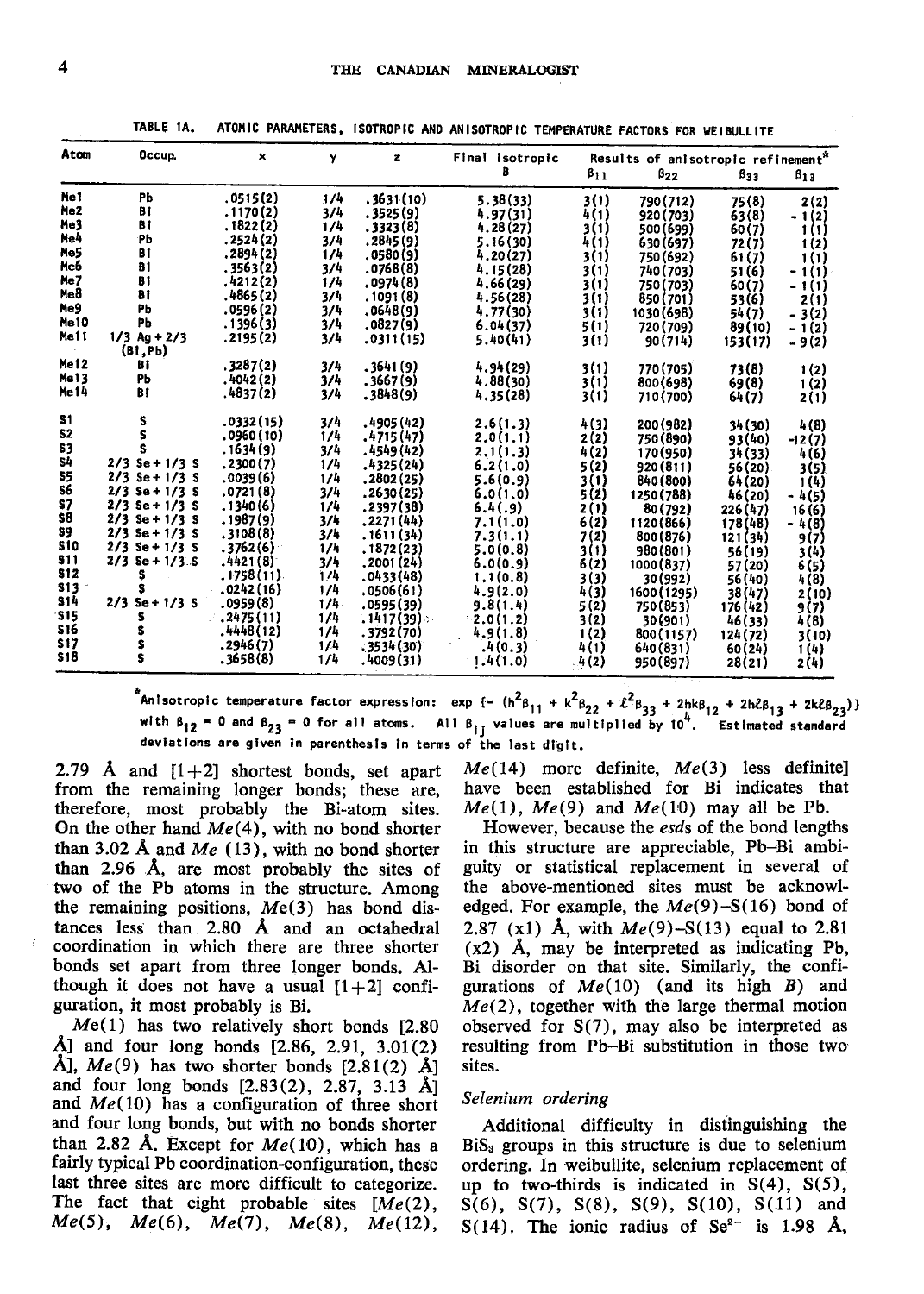TABLE 1B. THERMAL AND DISORDER ELLIPSOIDS IN WEIBULLITE

| Atom      | r.m.s.                                    | Angle to                                                                                       | Atom           | r.m.s.                                                | Angle to                                                                                |
|-----------|-------------------------------------------|------------------------------------------------------------------------------------------------|----------------|-------------------------------------------------------|-----------------------------------------------------------------------------------------|
|           | displacement a                            | $\overline{p}$<br>$\tilde{\mathbf{c}}$                                                         |                | displacement <u>a</u>                                 | 흐<br>$\overline{\epsilon}$                                                              |
| Mei       | .2182 (143)<br>.2600 (185)<br>.3029(152)  | 168(10)<br>78 (10)<br>90<br>- 90<br>٥<br>90<br>102(10)<br>168(10)<br>90                        | S3             | 90<br>. 1206 (754)<br>.1699(1154)<br>.2512 (698)      | $\bullet$<br>90<br>144 (21)<br>126(21)<br>90<br>126 (21)<br>36 (21)<br>90               |
| Me2       | .2279 (123)<br>.2757 (156)<br>.2806 (157) | 171 (18)<br>90<br>99 (18)<br>171(18)<br>81 (18)<br>90<br>- 90<br>0<br>90                       | S4             | $.2472$ (701)<br>.2806 (1309)<br>90<br>.2916 (1011)   | 31 (14)<br>121(14)<br>90<br>o<br>90<br>149(14)<br>121 (14)<br>90                        |
| Me3       | .2069 (93)<br>.2168(95)<br>.2705(123)     | 90<br>- 90<br>0<br>78(21)<br>168(21)<br>90<br>168(21)<br>102(21)<br>90                         | S5             | .2518 (449)<br>90<br>.2681(788)<br>.2776 (573)        | 94 (19)<br>4 (19)<br>90<br>o<br>90<br>176 (19)<br>94 (19)<br>90                         |
| Me4       | .2315 (104)<br>.2322(114)<br>.2944(153)   | 173 (46<br>90<br>83 (46)<br>90<br>$\bullet$<br>90<br>97(46)<br>173 (46)<br>90                  | S6             | .2159 (831)<br>.2933 (980)<br>.3271 (562)<br>90       | 152 (16)<br>118(16)<br>90<br>62 (16)<br>90<br>152 (16)<br>0<br>90                       |
| Me5       | .1970 (83)<br>.2533(101)<br>.2725 (114)   | 172 (17)<br>82 (17)<br>90<br>90<br>90<br>۰<br>98 (17)<br>172(17)<br>90                         | S <sub>7</sub> | .0827(482)<br>-90<br>.1357 (593)<br>.5368 (683)       | 0<br>90<br>76(22)<br>166(22)<br>90<br>166(22)<br>104(22)<br>90                          |
| Me6       | .2086(74)<br>.2478(92)<br>.2517(143)      | 173 (19)<br>90<br>97 (19)<br>90<br>97 (19)<br>173 (19)<br>- 90<br>0<br>90                      | S8             | .2796 (802)<br>.3096 (954)<br>.4634 (955)             | 97 (19)<br>173 (19)<br>90<br>90 - 10<br>$\mathbf{o}$<br>90<br>173 (19)<br>83 (19)<br>90 |
| Me7       | .1974 (49)<br>.2533(148)<br>.2693(157)    | 96 (11)<br>174(11)<br>90<br>$\mathbf{0}$<br>90<br>90<br>96 (11)<br>6 (11)<br>90                | S9             | .2617 (832)<br>-90<br>.2774 (1139)<br>.4059 (902)     | 0<br>90<br>62(14)<br>152 (14)<br>90<br>62 (14)<br>152 (14)<br>90                        |
| MaB       | .2036(78)<br>.2562(154)<br>.2697 (189)    | 162 (19)<br>72 (19)<br>90<br>108 (19)<br>162 (19)<br>90<br>- 90<br>0<br>90                     | \$10           | .1894 (564)<br>.2715(958)<br>.2896 (367)<br>- 90      | 66 (25)<br>156 (25)<br>90<br>114(25)<br>156 (25)<br>90<br>0<br>90                       |
| Me9       | .2102(124)<br>.2641(129)<br>.2969(147)    | 152 (19)<br>118 (19)<br>90<br>118(19)<br>28 (19)<br>90<br>- 90<br>0<br>90                      | <b>S11</b>     | .2246 (478)<br>.2925 (1112)<br>- 90<br>.3272 (907)    | 124(23)<br>34 (23)<br>90<br>$\bullet$<br>90<br>124(23)<br>146(23)<br>90                 |
| Mei0      | .2482(96)<br>.2736(158)<br>.3286 (179)    | $\mathbf 0$<br>90<br>90<br>100(18)<br>170 (18)<br>90<br>100 (18)<br>10(18)<br>90               | <b>S12</b>     | 90<br>.0507 (301)<br>.1930(1111)<br>.2744 (789)       | $\mathbf 0$<br>90<br>63(18)<br>153 (18)<br>90<br>117(18)<br>153(18)<br>90               |
| Me11      | .0877(362)<br>.1708(201)<br>.4405 (421)   | 90<br>90<br>$\bullet$<br>166 (10)<br>104 (10)<br>90<br>104 (10)<br>90<br>14 (10)               | <b>S13</b>     | .2011(582)<br>.2433 (1219)<br>.3700(1011)<br>- 90     | 32 (20)<br>122 (20)<br>90<br>148 (20)<br>122(20)<br>90<br>0<br>90                       |
| Me 12     | .2125(99)<br>.2567(124)<br>.2961 (156)    | 88 (18)<br>178 (18)<br>90<br>90<br>0<br>90<br>92 (18)<br>178 (18)<br>90                        | S14            | .2533(660)<br>- 90<br>.2591 (1092)<br>,4693 (1029)    | 90<br>$\mathbf o$<br>76(15)<br>166 (15)<br>90<br>166 (15)<br>104(15)<br>90              |
| Me13      | .2122 (98)<br>.2617(124)<br>.2891(117)    | 176 (19)<br>86 (19)<br>90<br>o<br>- 90<br>90<br>94 (19)<br>90<br>176 (19)                      | <b>S15</b>     | .0507 (399)<br>.1687 (680)<br>- 90<br>.2516 (499)     | $\bullet$<br>90<br>61 (18)<br>151 (18)<br>90<br>151 (18)<br>119(18)<br>90               |
| Me14      | .2175(118)<br>.2465 (159)<br>.2821 (178)  | 16 (18)<br>106 (18)<br>90<br>90<br>$\mathbf{0}$<br>-90<br>106(18)<br>164 (18)<br>90            | <b>S16</b>     | .0874 (998)<br>$.2617$ (890)<br>$.3874$ (744)<br>- 90 | 85 (10)<br>175 (10)<br>90<br>0<br>90<br>175 (10)<br>95 (10)<br>90                       |
| 51        | .1308 (536)<br>.1727 (982)<br>.2550 (600) | $\bullet$<br>90<br>90<br>$\frac{56}{165}$ (15)<br>146 (15)<br>90<br>124 (15)<br>146 (15)<br>90 | <b>S17</b>     | .2314 (398)<br>,2340(861)<br>- 90<br>.2693(544)       | 81(19)<br>171 (19)<br>90<br>٥<br>90 —<br>9 (19)<br>81 (19)<br>90                        |
| <b>S2</b> | .1008(581)<br>.2533(1121)<br>.3696 (729)  | 154 (19)<br>116 (19)<br>90<br>$90$<br>64 (19)<br>$\bullet$<br>90<br>64 (19)<br>154 (19)<br>90  | S18            | .1755 (998)<br>.2415 (1154)<br>.2851 (709)<br>90      | 19 (25)<br>109(25)<br>90<br>71 (25)<br>90<br>19 (25)<br>90<br>0                         |

compared with 1.84 Å for  $S^{2-}$  (Shannon & Prewitt 1969). The covalent-bond radius reported by Pauling (1960) also differs by about the same amount:  $Se^{2-}$  is 1.17 Å compared with 1.04 Å for  $S^{2-}$ . The effect of the larger size of selenium is reflected in the bond lengths

observed in the selenides Bi<sub>2</sub>Se<sub>3</sub> and PbSe. Atabaeva et al. (1973) reported that in bismuthinite-type orthorhombic Bi<sub>2</sub>Se<sub>3</sub>, the Bi-Se<br>bond distances for  $M(1)$  are 2.85, 2.92(x2),  $3.26(x2)$ ,  $3.13$  and  $3.54$  Å, compared with 2.63, 2.62(x2), 3.06(x2), 3.05 and 3.47 Å in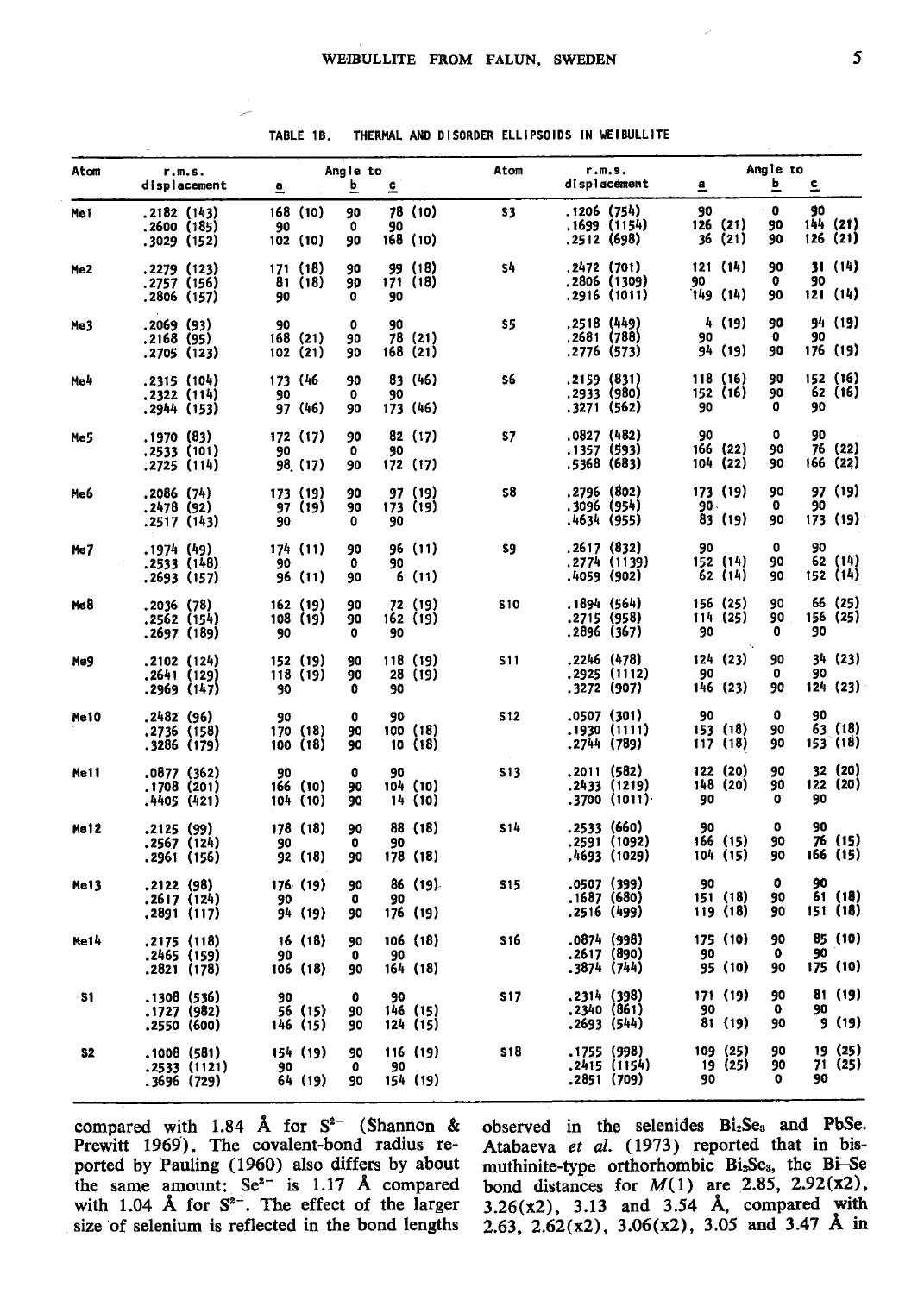|    | I           |  |
|----|-------------|--|
| ۰, |             |  |
|    |             |  |
|    | I<br>I<br>I |  |

|                           |                                                                                                              | Interatomic distances                               |                                                                                                                   |                                                                                                                                                                                                                                                                      | Bond angles                                                                  |                                                                                                                                                                                                                                                                 |
|---------------------------|--------------------------------------------------------------------------------------------------------------|-----------------------------------------------------|-------------------------------------------------------------------------------------------------------------------|----------------------------------------------------------------------------------------------------------------------------------------------------------------------------------------------------------------------------------------------------------------------|------------------------------------------------------------------------------|-----------------------------------------------------------------------------------------------------------------------------------------------------------------------------------------------------------------------------------------------------------------|
| -51                       | Me1-55 2.86 $(4) \times 1$<br>$-56$ 2.80(3) × 2<br>$3.01(5) \times 2$<br>$-S2$ 2.91(6) × 1                   | Me8-511<br>\$5<br>S1.<br>51'                        | $2.77(4) \times 1$<br>$2.83(3) \times 2$<br>$2.95(5) \times 2$<br>$2.94(8) \times 1$                              | $S(1)$ -Me $(1)$ -S $(5)$<br>$S(6)-Me(1)-S(5)$<br>$S(1)$ -Me $(1)$ -S $(2)$<br>$S(6)-Me(1)-S(2)$<br>$S(1)$ -Me $(1)$ -S $(1)$ '<br>$S(6)$ -Me $(1)$ -S $(6)$ !<br>$S(1)$ -Me $(1)$ -S $(6)$                                                                          | 89.9<br>96.2<br>83.9<br>89.5<br>86.3<br>94.6<br>89.2                         | $S(5)$ -Me $(8)$ -S $(11)$<br>88.8<br>$S(1)$ –Me $(8)$ – $S(11)$<br>90.3<br>$S(5)$ -Me $(8)$ -S $(1)$<br>89.2<br>$S(1)$ -Me $(8)$ -S $(1)$<br>88.5<br>$S(5)$ -Me $(8)$ -S $(5)$ !<br>93.2<br>$S(1)$ –Me $(8)$ –S $(1)$ '<br>89.0<br>$S(5)-Me(8)-S(1)$<br>91.9   |
| Me2-S6<br><b>S2</b><br>S7 | $2.78(4) \times 1$<br>$2.98(5) \times 2$<br>$2.84(4) \times 2$<br>$53$ 2.95(5) × 1                           | Me9-S6<br>S13<br>S14<br><b>S16</b>                  | $3.13(4) \times 1$<br>$2.81(6) \times 2$<br>$2.83(3) \times 2$<br>$2.87(11)^{x}$ 1                                | $S(2) - Me(2) - S(6)$<br>$S(7)-Me(2)-S(6)$<br>$S(2)$ -Me $(2)$ -S $(3)$<br>$S(7)-Me(2)-S(3)$<br>$S(2) - Me(2) - S(2)$<br>$S(7)$ -Me $(2)$ -S $(7)$ '<br>$S(2)-Me(2)-S(7)$                                                                                            | 88.7<br>88.6<br>89.5<br>93.2<br>87.4<br>92.7<br>89.9                         | $S(13)$ -Me $(9)$ -S $(6)$<br>102.8<br>S (14) -Me (9) -S (6)<br>83.1<br>$S(13)$ -Me $(9)$ -S $(16)$<br>82.3<br>$S(14)$ –Me $(9)$ –S $(16)$<br>91.6<br>$S(13)$ -Me $(9)$ -S $(13)$<br>94.1<br>$S(14) - Me(9) - S(14)$<br>93.0<br>$S(13)$ -Me (9) -S (14)<br>86.1 |
| Me3-S7<br>S8<br>\$3       | $2,95(4) \times 1$<br>$2.76(4) \times 2$<br>$2.97(5) \times 2$<br>$S4$ 2.99(4) × 1                           | Me10-S18<br>S14<br>57                               | $2,82(5) \times 1$<br>$3.14(4) \times 2$<br>$$12$ 2, $89(4) \times 2$<br>$3.19(5) \times 2$                       | $S(3)$ -Me $(3)$ -S $(7)$<br>$S(8)-Me(3)-S(7)$<br>$S(3)-Me(3)-S(4)$<br>$S(8)$ –Me $(3)$ –S $(4)$<br>$S(3)$ -Me (3) -S(3) <sup>1</sup>                                                                                                                                | 90.5<br>89.9<br>87.9<br>91.6<br>87.7                                         | $S(14)$ -Me $(10)$ -S $(18)$ 79.0<br>$S(12)$ -Me $(10)$ -S $(18)$ 82.0<br>$S(14)$ -Me $(10)$ -S $(14)$ ' 81.8<br>$S(12)$ –Me $(10)$ – $S(12)$ ' 90.5<br>$S(12)$ -Me $(10)$ -S $(14)$ 90.8                                                                       |
|                           | $Me4-S8$ 3.02(5) × 1<br>$S4$ 3.30(3) × 2<br>$$15$ 3.02(5) $\times$ 2<br>$S17$ 3.24(3) $\times$ 2             | $Me11-S8$<br>512<br>\$15<br>S4<br><b>S17</b>        | $3.22(7) \times 1$<br>$3.12(5) \times 2$<br>$3.06(5) \times 2$<br>$3.11(4) \times 1$<br>$2,84(5) \times 1$        | $S(8)$ -Me $(3)$ -S $(8)$ <sup>1</sup><br>$S(3)$ –Me $(3)$ –S $(8)$<br>$S(4)$ -Me $(4)$ -S $(8)$<br>$S(15)$ -Me $(4)$ -S $(8)$<br>$S(4)$ -Me $(4)$ -S $(4)$<br>$S(15)$ -Me $(4)$ -S $(15)$ !                                                                         | 96.1<br>88.1<br>81.6<br>72.7<br>77.1<br>85.7                                 | $S(12)-Me(11)-S(8)$<br>71.5<br>69.4<br>$S(15)$ -Me (11) -S(8)<br>$S(12)$ -Me $(11)$ -S $(12)$ ' 82.3<br>$S(15)$ -Me $(11)$ -S $(15)$ ' 84.3<br>$S(12)$ -Me $(11)$ -S $(15)$ 83.9                                                                                |
| S3.                       | Me5-S15 2.59 $(6) \times 1$<br>$59$ 2.84(4) $\times$ 2<br>$S_4$ 3.01(3) × 2<br>$2.99(5) \times 1$            | Me12-S12<br><b>S17</b><br>S18<br>S9<br>510          | $2.77(8) \times 1$<br>$2.76(3) \times 2$<br>$2.92(3) \times 2$<br>$3.27(5) \times 1$<br>$4.26(3) \times 2$        | $S(4)$ –Me $(4)$ –S $(15)$<br>$S(9)$ –Me $(5)$ –S $(15)$<br>$S(4)$ -Me $(5)$ -S $(15)$<br>$S(9)$ -Me $(5)$ -S $(3)$<br>$S(4)$ -Me $(5)$ -S $(3)$<br>S(9)-Me(5)-S(9)'                                                                                                 | 92.7<br>94.2<br>91.1<br>87.4<br>87.3<br>92.7                                 | $S(17)$ -Me $(12)$ -S $(12)$ 90.1<br>$S(18)$ -Me(12)-S(12) 82.3<br>$S(17)$ -Me $(12)$ -S $(17)$ 96.4<br>$S(18)$ -Me $(12)$ -S $(18)$ 89.6<br>$S(17)$ -Me $(12)$ -S $(18)$ 93.2                                                                                  |
| Me6-S9<br>53.             | $2.77(5) \times 1$<br>$$10 2.87(3) \times 2$<br>$2.98(5) \times 2$<br>$S2 \t3.03(6) \times 1$                | Me13-514<br>518<br><b>S16</b><br>\$10<br><b>S11</b> | $2.97(6) \times 1$<br>$2.96(3) \times 2$<br>$3.00(5) \times 2$<br>$3.76(3) \times 2$<br>$3.27(4) \times 1$        | $S(4)$ -Me $(5)$ -S $(9)$<br>$S(4)$ -Me (5) -S(4)<br>$S(10)-Me(6)-S(9)$<br>$S(3)$ -Me $(6)$ -S $(9)$<br>$S(10)$ -Me $(6)$ -S $(2)$<br>$S(3)$ -Me $(6)$ -S $(2)$                                                                                                      | 90.3<br>86.2<br>92.9<br>89.0<br>90.1<br>87.9                                 | $S(18)$ -Me $(13)$ -S $(14)$ 79.7<br>$S(16)$ –Me $(13)$ – $S(14)$ 86.4<br>$S(18)$ –Me $(13)$ – $S(18)$ † 88.0<br>S(16)-Me(13)-S(16)' 86.4<br>$S(18)-Me(13)-S(16)$ 91.1                                                                                          |
|                           | $Me7-S10 2.78(3) \times 1$<br>$511$ 2.83(3) $\times$ 2<br>$52 \t2.97(5) \times 2$<br>$S1 = 2.95(8) \times 1$ | Me14-S13<br><b>S16</b><br><b>S11</b><br>S5          | $2.59(9) \times 1$<br>$2.93(5) \times 2$<br>$S13'$ 3.15(7) $\times$ 2<br>$3.62(4) \times 1$<br>$3.44(3) \times 1$ | $S(10)$ -Me $(6)$ -S $(10)$ '<br>$S(10)$ –Me $(6)$ –S $(3)$<br>$S(3)-Me(6)-S(3)$<br>$S(11)$ -Me $(7)$ -S $(10)$<br>$S(2)$ –Me $(7)$ – $S(10)$<br>$S(11)-Me(7)-S(1)$<br>$S(2)-Me(7)-S(1)$<br>$S(11)$ -Me $(7)$ -S $(11)$ '<br>$S(2)-Me(7)-S(2)$<br>$S(11)-Me(7)-S(2)$ | 91.3<br>90.7<br>87.3<br>93.8<br>93.1<br>89.0<br>83.9<br>93.3<br>87.5<br>89.2 | $S(16)$ -Me $(14)$ -S $(13)$ 85.0<br>$S(13)$ -Me $(14)$ -S $(13)$ <sup>11</sup> 78.6<br>$S(16)$ -Mr (14)-S(16)' 89.0<br>$S(13)$ –Me $(14)$ – $S(13)$ $B1.4$<br>$S(13)$ -Me $(14)$ -S $(16)$ 92.5                                                                |

| TABLE 2. |  |  |  | BOND LENGTHS AND ANGLES IN WEIBULLITE |
|----------|--|--|--|---------------------------------------|
|          |  |  |  |                                       |

Estimated standard deviations for bond angles is  $0.7^{\circ}$ .

Bi<sub>2</sub>S<sub>3</sub> (Kupčík & Veselá-Nováková 1970). For  $M(2)$ , the comparable bonds are 2.85, 2.84(x2), 2.95(x2) and 3.41(x2) Å in  $Bi_2Se_3$  and 2.58, 2.74(x2), 2.95(x2) and 3.41(x2) Å in  $Bi_2S_3$ . In PbSe, the Pb-Se bond distances are 3.07 Å compared with Pb-S bond distances of 2.87 Å in PbS. Significant increases in some of the metal-anion bonds must therefore be expected in weibullite because of the selenium ordering, and this also adds to the difficulty experienced in defining the metal ordering more accurately than is discussed above.

#### Ag substitution

 $Me(11)$  had a significantly smaller maximum in the final Fourier synthesis than the other metal atoms. Isotropic refinement with full occupancy of an average (Bi,Pb) atom resulted in  $Me(11)$  having a much higher isotropic temperature factor  $(7.17 \text{ Å}^2)$  than any of the other metals except  $Me(10)$ , which was 6.05  $A^2$ (Table 1). Isotropic refinement with  $Me(11)$ containing  $0.33 \text{ Ag} + 0.67 \text{ (Bi, Pb)}$  resulted in a reduction of its temperature factor to 5.40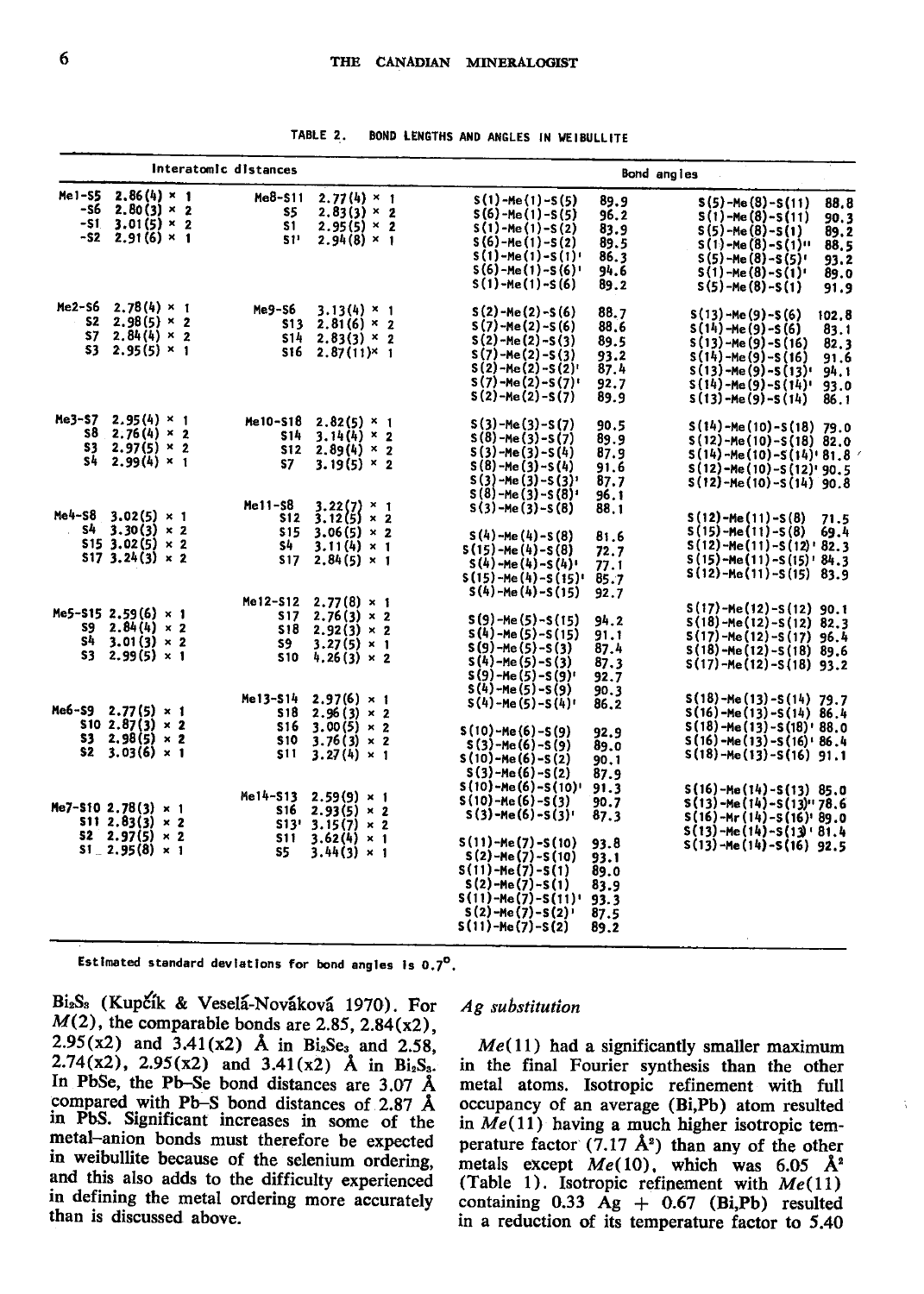

FIG. 2. The  $Me(11)$  (1/3 Ag,  $\frac{2}{3}Pb + Bi$ ) metalcoordination polyhedra in the crystal structure of weibullite. The thermal vibration and disorder ellipsoids (see text) are drawn at the  $50\%$ probability level using ORTEP (Johnson 1965). View is along a.

 $A^2$ , which is closer to the average, but with only a marginal improvement of the  $R$  value (0.124) to 0.120). The isotropic temperature-factor of  $Me(10)$  remained about the same at 6.04  $A^2$ . No peaks that would correspond to a Ag occupancy of interstitial sites in the structure were found in any of the Fourier syntheses or in a difference-Fourier map calculated at this stage. The results of the isotropic refinement, the overall chemical composition and the absence of interstitial Ag anywhere in the structure tend to support the idea that the Ag substitution is almost entirely incorporated in  $Me(11)$ .

The results of the anisotropic refinement (Table 1, Fig. 2) also seem consistent with Ag substitution in  $Me(11)$ . In contrast to all the other metal atoms, the thermal motion ellipsoid possessed by  $Me(11)$  is extremely oblate, with its main axis almost parallel to  $a$ . This reflects a positional disorder of metal atoms consistent with a statistical occupancy of Ag and Pb (and possibly Bi). S(8) also displays a large oblate ellipsoid with its long axis again almost parallel to  $a$ ; S(4), S(12), S(16) and S(17) all display more uniform thermal motion ellipsoids.

If the r.m.s. displacement of  $Me(11)$ ,  $S(8)$ and S(15) is considered to contribute towards closer interactions between these atoms, the coordination of the deviated metal-atom would be a predominantly three-fold one, with distances of the order of 2.3 Å for  $Me(11) - S(8)$ and 2.7(x2) Å for  $Me(11) - S(15)$  (av.  $\sim$ 2.6 Å), consistent with three-fold pyramidal Ag. If the two longer bonds of 2.9 A for  $Me(11)-S(12)$  are included, the coordination of the deviated metal is five-fold pyramidal.

The metal atoms at r.m.s. displacement from the mean  $Me(11)$  towards  $S(4)$  and  $S(17)$ would have distances of about 2,4 and 2.7 A to the mean sulfur positions. These would be smaller (approximately 2.2 and 2.6  $\AA$ ) if the sulfur displacements were also considered. This coordination is two-fold with a bond angle of only  $\sim 100^{\circ}$ , which is improbable because it is much lower than any previously observed for two-fold Ag.

As silver is the only element substituting in the structure of the weibullite from BSF 1753, the basic substitution mechanism must be by the valency accommodation Ag + Bi  $\rightleftarrows$  2Pb. The "best fit" structural formula derived by<br>refinement,  $Ag_{0.33}Pb_{5.33}Bi_{8.33}(S,Se)_{18}$ , requires  $Ag_{0.33}Pb_{5.33}Bi_{8.33}(S,Se)_{18}$ that some disorder of Pb and Bi occurs in'the structure. The overall metal-ordering arrangement discussed above, the lengths of the mean  $Me(11)$ -anion bonds (2.83-3.22 Å, which conform with norrnal Pb-S distances) and the coordinations of the r.m.s. deviated metal-sites suggest that, conceivably, such substitution occurs entirely in  $Me(11)$ . Also, because the  $Me(11)$  site is so similar to the Bi(2) site in galenobismutite (see later discussions), and in view of the r.m.s. shifts observed, the site must surely accommodate some Bi. On the other hand, a substitution in  $Me(11)$  of only Ag (for Pb) requires that an additional replicement of Pb by Bi must occur in a site adjacent to  $Me(11)$  in order to maintain the local valence-balance.

A general formula  $Ag_xPb_yBi_x(S,Se)_{18}$  may be proposed for weibullite, in which the condition  $z-x = 8$  must hold if the total number of metal atoms is 14, *i.e.*,  $Ag_xPb_{6-2x}Bi_{8+x}(S,Se)_{18}$ . The formula, based on  $(S + Se) = 18$ , which was derived from our microprobe data, is in good agreement with  $\Sigma Me = 14$ , but the bismuth/ silver ratio is slightly higher, and the Pb content slightly lower than is required by the above total metal/total sulfur  $+$  selenium ratio. These discrepancies probably reflect only the inaccuracy of the microprobe analysis.

Alternative interpretations of the chemical and structural results would include such formulae as  $Ag<sub>0.45</sub>Pb<sub>5.1</sub>Bi<sub>8.45</sub>(S,Se)<sub>18</sub>$  and  $Ag<sub>0.33</sub>Pb<sub>5</sub>$  $Bi_{8.56}(S,Se)_{18}$ . The first of these conforms to the requirements of the general formula described above but tends to weight the Pb and Bi analyses more favorably and to imply- that the measured Ag content is low for the crystal analyzed. The second formula is an'example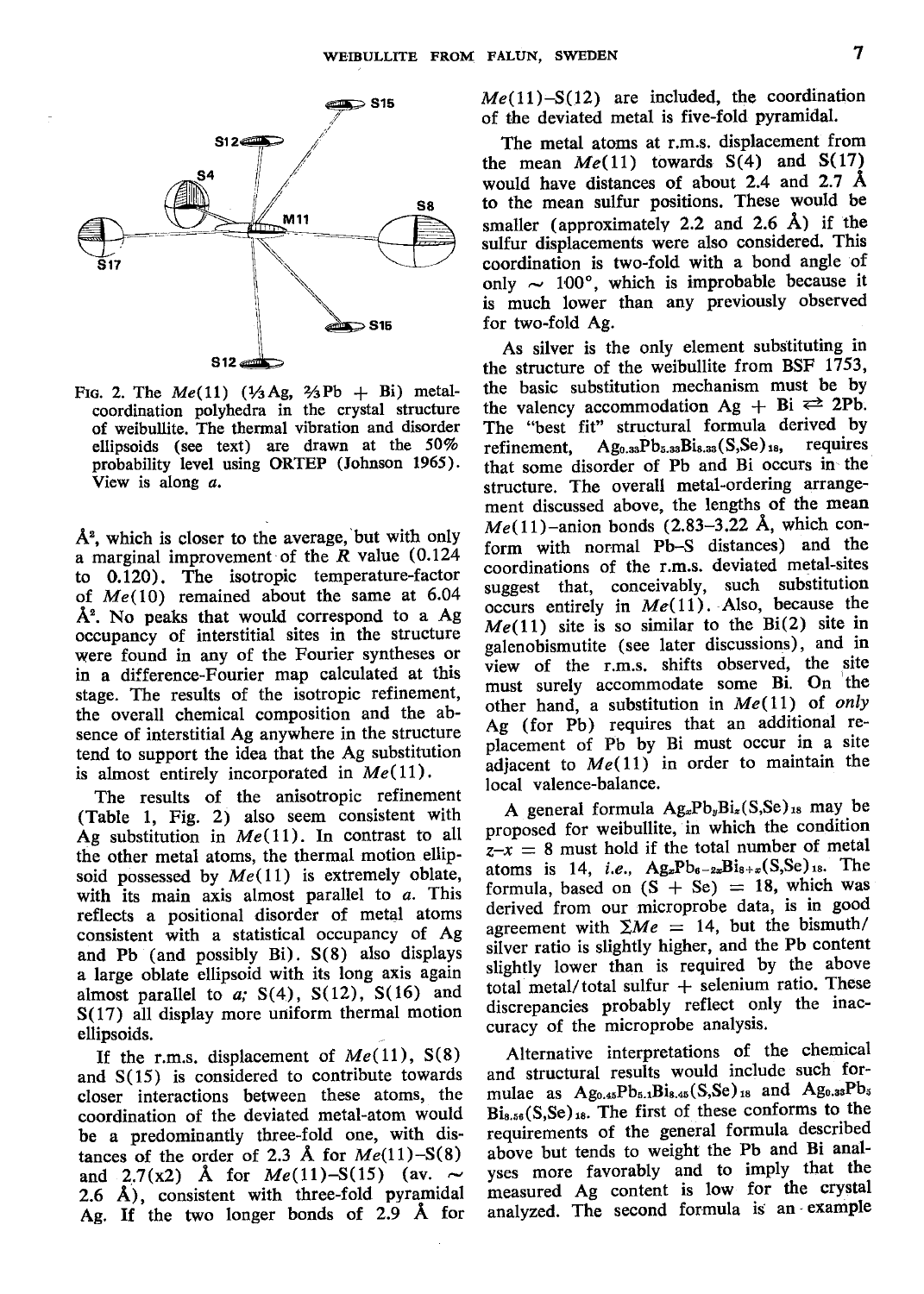

FIG. 3. The full crystal-structure of weibullite drawn as an assemblage of octahedra and other coordination polyhedra. The shaded portions indicate fragnents of the regular (undeformed) PbS-type structure. Hatched circles are at  $y = 34$ , open circles at  $y = 3/4$ . Medium circles Pb, Bi; large circles S; significant Se replacement is in heavy outline. Projection onto (010). The distorted trigonal prisms  $(A)$  and glide/ twin planes  $(B)$ , discussed in the text, are indicated on the diagram.

of the result achieved if a charge balance is maintained without the restriction that  $\Sigma Me =$ 14 but only closely approaches it. It also agrees reasonably well with the analytical data but in this case implies some metal vacancies in the structure. The complexity of the structure, experimental errors and the negligible response of the  $R$  value to such modeling have made it impossible for us to differentiate between compositions as close together as these.

# STRUCTURAL AND CHEMICAL RELATIONSHIPS OF WEIBULLITE

### General structural features

The crystal structure of weibullite comprises two types of elongate blocks, both of which are parallel to (001). One of them is a block of little-deformed, regular galenalike structure, with all the metal atoms in octahedral coordination, such that [110]<sub>PhS</sub> corresponds with [010]weibullite and its long boundary is parallel to  $(111)_{\text{Pbs}}$ . The other type contains Pb and Bi atoms in much more irregular coordinations. However, it may be regarded as a fragment of deformed galena-like structure, again with [110]<sub>Phs</sub> parallel to [010]weibullite, but in this case its long boundary is parallel to  $(100)_{\text{Pb}}$  (compare the orientation of the octahedra in both blocks, Fig. 3). Both blocks contain 14 metal atoms in  $7 \times 2$  arrays, and because of their alignment and the action of

the  $n$  glides, the blocks regularly alternate with each other along both  $[001]$  and  $[100]$  (Fig. 3). The octahedral fragment has the overall composition  $Me<sub>14</sub>S<sub>24</sub>$  and the other has the composition  $Me<sub>14</sub>S<sub>34</sub>$ , with 22 of the sulfur atoms in common between them. In the deformed galena fragment, only  $Me(9)$  is octahedral;  $Me(12)$ ,  $Me(13)$ ,  $Me(14)$  approach square pyramidal coordination, whereas  $Me(4)$ ,  $Me(10)$ and  $Me(11)$  approach trigonal prismatic coordination.

# Structural relationships with the lillianite homologues

Of the minerals with similar chemistry, weibullite does relate to cosalite in that they both contain large blocks of octahedral fragments (Weitz & Hellner 1960, Srikrishnan & Nowacki 1974). The octahedral fragments in cosalite are less extensive than those in weibullite; furthermore they are joined by single ribbons of octahedra. The most closely adjacent octahedral blocks in both structures are disoriented with respect to each other because of the action of the glide planes. In contrast, the copper-containing lead-bismuth seleniferous sulfosalts junoite (Mumme 1975) and proudite (Mumme 1976) have continuous ribbons of octahedra forming the basis of their structures, very similar to the members of the pavonite homologous series with low  $N_P$  values (Makovicky et al. 1977), in which adjacent ribbons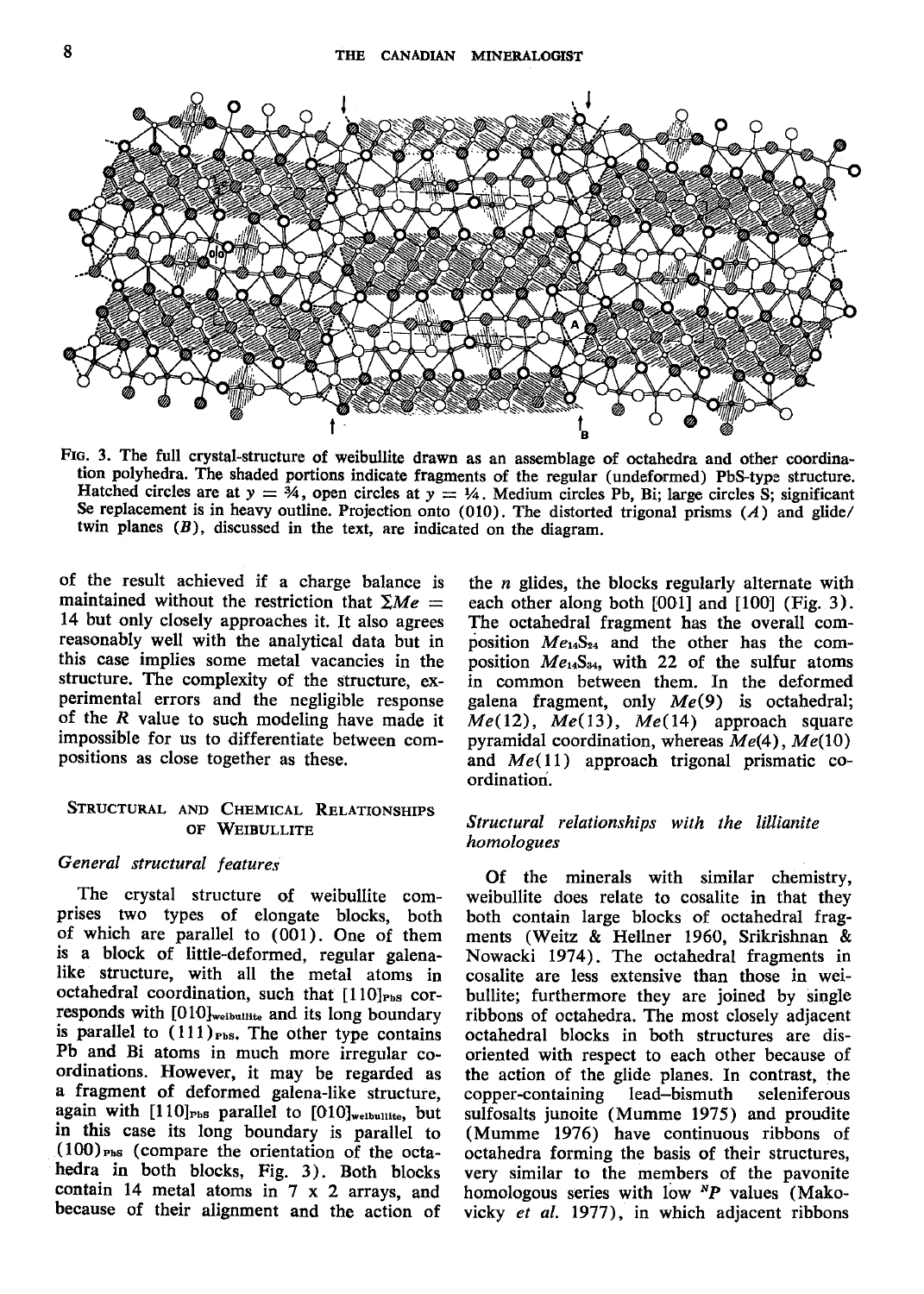(or slabs when wider) also have identical orientations.

However, the structure of weibullite is much more readily related to the structures of the<br>Billianite, homologous, series, (Makovicky, & lillianite homologous series (Makovicky Karup-Møller 1977) but with the mirror twinning replaced by glide reflections  $(cf.,$  calcium ferrite CaFe<sub>2</sub>O<sub>4</sub>, Hyde et al. 1974). In weibullite,  $Me(4)$ , a distorted, asymmetrical trigonal prism, occupies a position comparable with that  $\alpha$  occupied by the symmetrical trigonal prism in a lillianite homologue,  ${}^N L$  or  ${}^{N1,N2}L$ , but in this case it resides between a regular, galena-like block and a dimensionally related, deformed galena block. With this representation (Fig. 13) the regular galena block is 7  $\times$  2, whereas the other is  $6 \times 2$ . Because of the dimensions of the regular block, the skeleton of the crystal structure of weibullite obtained by leaving out the deformed galena block is best allied to the member of the lillianite homologous series,  $^{14}L$ , i.e., the number with chain length 14 and with compositions  $TMe_{14}S_{16}$  ( $Z = 4$ ) for which the unsubstituted Pb-Bi end-member is  $Bi_2Pb_{13}S_{16}$ and the maximum Ag-substituted end-member is Ag<sub>6</sub>Bi<sub>8</sub>PbS<sub>16</sub>. Based on the average octahedral dimensions  $l \sim 5.7$  and  $w \sim 4.15$  Å in heyrovskyite and the unit-cell relationships in Makovicky (1977),  $a = 13.69$  and  $c = 55.29$ Å for the lillianite member  $^{14}L$ . If we take a pavonite/benjaminite average dimension of  $l$  $\sim$  5.3 and w  $\sim$  4.075 Å, then  $a = 13.32$  and  $c = 51.89$  Å (cf., weibullite,  $a = 53.68$  and  $c = 15.40$  Å). Despite all approximations,  $d_{(001)}$  of weibullite is therefore in quite good agreement with the mean calculated value of  $d_{(100)}$  for  $^{14}L$ .

# Approximate  $CaFe<sub>2</sub>O<sub>4</sub>$  or galenobismutite homologues

The relationship between the structures of cosalite and galenobismutite and the structures tvpical of the lillianite series has been discussed by Makovicky (1977). He pointed out that cosalite fulfills the chemical requirements of the 3L member of the lillianite homologous series  $Pb_{N-1}Bi_2S_{N+2}$  in the same way that galenobismutite PbBi<sub>2</sub>S<sub>4</sub> corresponds with  ${}^2L$ . However, although cosalite and galenobismutite both incorporate large units of the polyhedra comprising the lillianite structure (namely, trigonally prismatic coordinated lead atoms with adjacent  $B_iS_s$  pyramids and  $PbS_s$  octahedra), the need to accommodate the long Bi-S interactions (lone pairs) of the more abundant Bi atoms, and other coordination properties of Pb and Bi discussed by Makovicky, leads instead to the formation of two new structure-types.

Weibullite forms in the chemical series (Fig. 4):



FIG. 4. The compositional plot Ag-Bi-Pb showing the field  $PbBi_2S_4$ .  $AgBiS<sub>2</sub> - PbS$  and the relationship of weibullite (solid circle) to members of the lillianite homologous series. Unsubstituted and fully substituted end-<br>members for weibullite, cosalite and lillianite are depicted.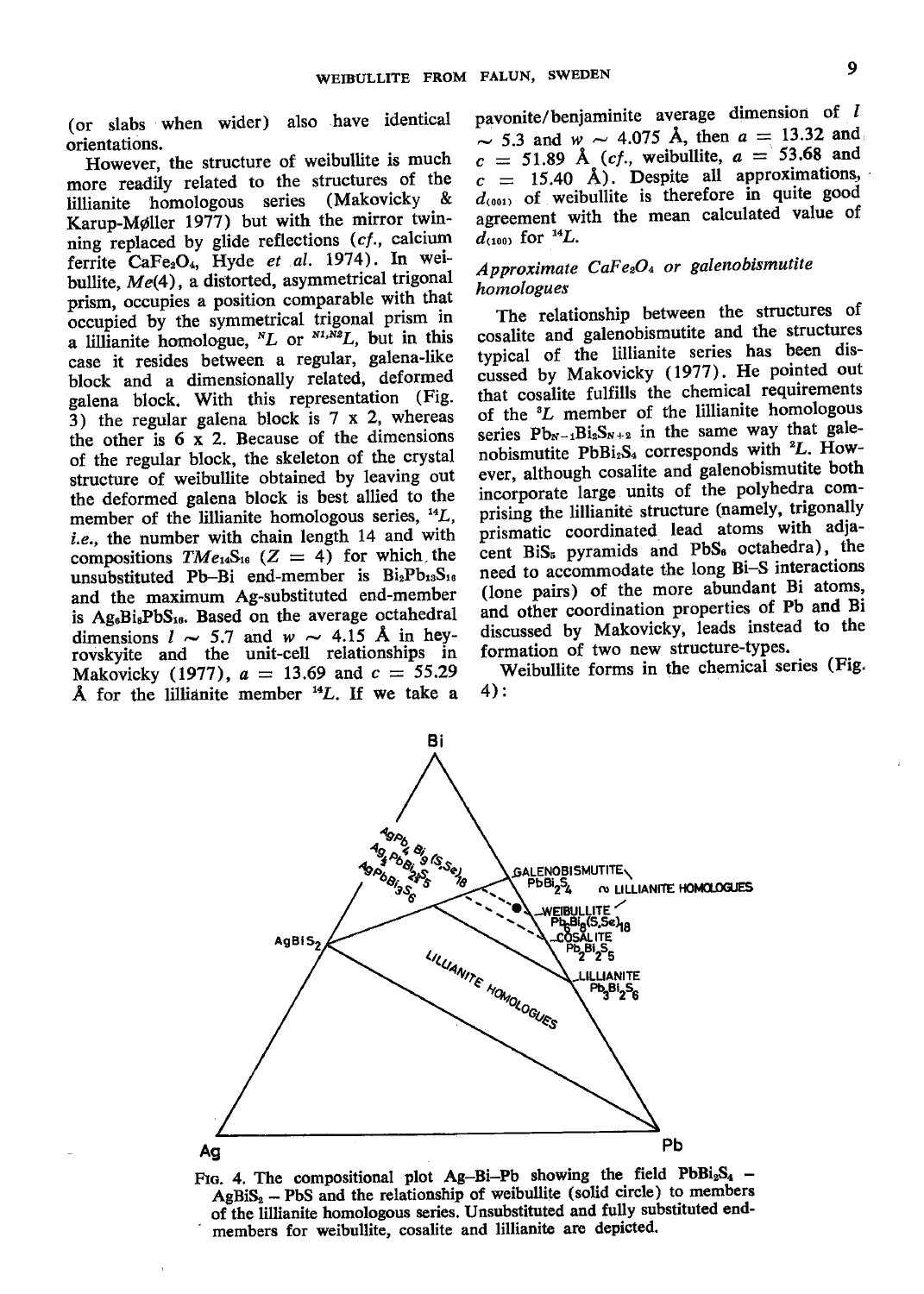|                          | N                   | Mineral                                   | End members                                                                                                                                       |  |                                                                                                                                                                         |  |
|--------------------------|---------------------|-------------------------------------------|---------------------------------------------------------------------------------------------------------------------------------------------------|--|-------------------------------------------------------------------------------------------------------------------------------------------------------------------------|--|
|                          | 2<br>$2\frac{1}{2}$ | galenobismutite<br>weibullite<br>cosalite | PbBi <sub>2</sub> S <sub>4</sub><br>$\frac{\text{Pb}_1\frac{1}{2}\text{Bi}_2(\text{S},\text{Se})_4\frac{1}{2}}{\text{Pb}_2\text{Bi}_2\text{S}_5}$ |  | $\begin{array}{l} \text{Agy}_{4}\text{PbBi}_{{2}}\text{y}_{4}\text{(S,Se)}\text{a}\text{y}_{4}\\ \text{Agy}_{2}\text{PbBi}_{{2}}\text{y}_{2}\text{S}_{{5}} \end{array}$ |  |
| lillianite<br>homologues | b<br>etc.           | lillianite                                | $Pb_3Bi_2S_6$<br>$Pb_4Bi_2S_7$                                                                                                                    |  | AgPbBi <sub>8</sub> S <sub>6</sub><br>$Ag_1\frac{1}{2}PbBi_3\frac{1}{2}S_7$                                                                                             |  |







Fig. 5. The crystal structures of (a) calcium ferrite CaFe<sub>2</sub>O<sub>4</sub>, (b) galenobismutite PbBi<sub>2</sub>S<sub>4</sub> and (c) lillianite Pb<sub>3</sub>Bi<sub>2</sub>S<sub>4</sub>, projected onto (010). Calcium ferrite and galenobismutite both have structural arrangem and reflection planes.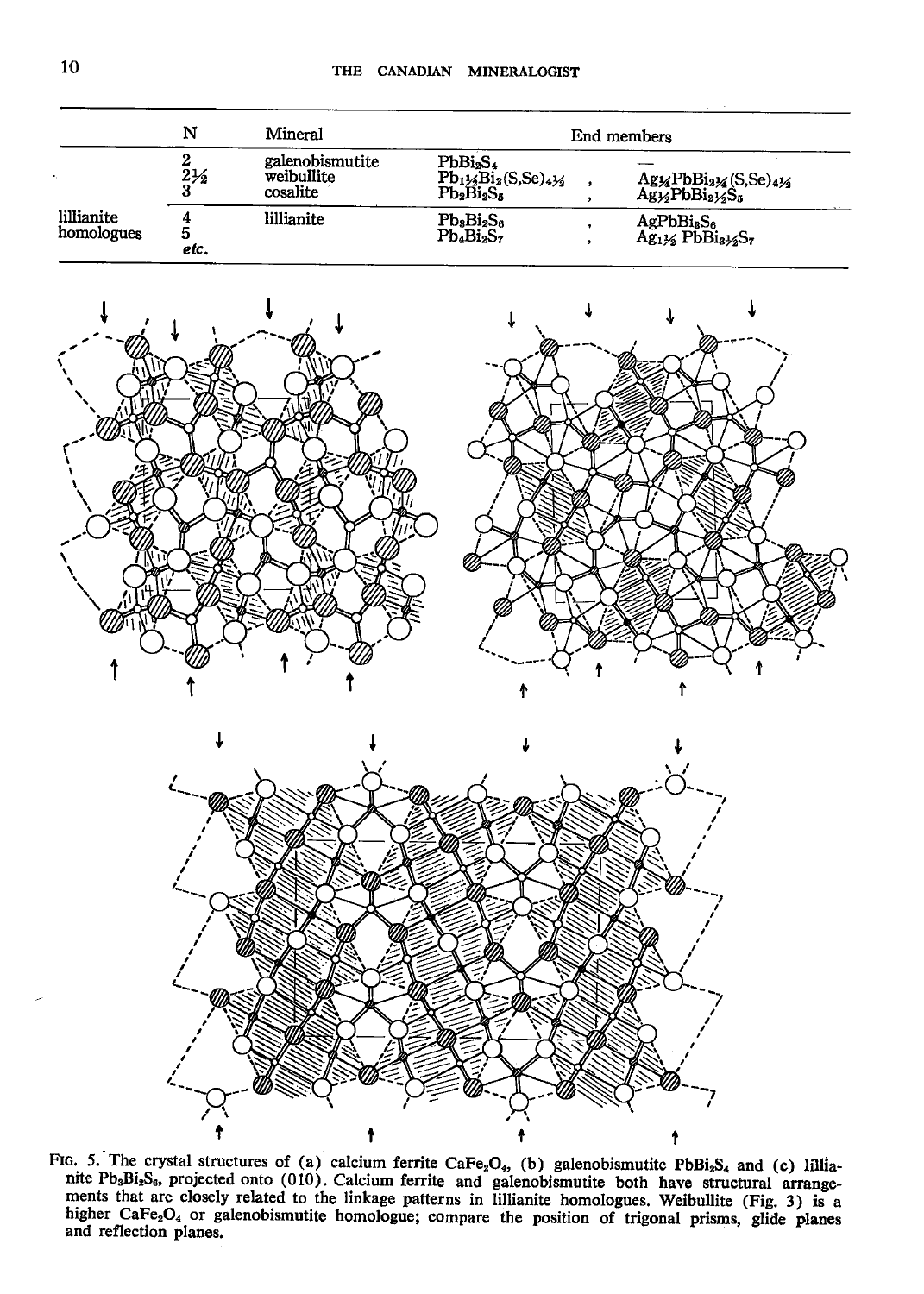Weibullite occupies the position intermediate between galenobismutite and cosalite and, similarly to them, does not represent a full homologue of lillianite. Instead, a close relationship exists between calcium ferrite (CaFe<sub>2</sub>O<sub>4</sub>) and the two lead-bismuth sulfosalts, galenobismutite and weibullite. In all three phases, the mirror plane oharacteristic of the lillianite series is replaced by a glide; the symmetrical trigonal prism in lillianite is replaced by an asymmetrical one, and two kinds of structural blocks occur in the structure. The relationship between the structures of the (approximate)  $CaFe<sub>2</sub>O<sub>4</sub>$ ot galenobismutite homologues thus formed and those of the lillianite series is illustrated in Figure 5. The calcium ferrite structure-type  $(CaFe<sub>2</sub>O<sub>4</sub>)$  and galenobismutite  $(PbBi<sub>2</sub>S<sub>4</sub>)$  are seen to be slightly different forms of an  $\sim$  <sup>2</sup>L, both with (1 x 2) blocks on either side of the glides. Weibullite is clearly seen to be a progression from galenobismutite, which contains two differently sized blocks  $(7 \times 2 \text{ and } 6 \times 2)$ .

 $\mathbf{I}$ 

Whereas the structural trend from galenobismutite to weibullite is not sustained with the structure of cosalite, the formation of other phases intermediate to galenobismutite and weibullite (for example), which represent  $CaFe<sub>2</sub>O<sub>4</sub>$  or galenobismutite homologues, will depend critically on two factors: (1) a structural balance between the lengths of a regular galena block and a deformed galena block which occur in galenobismutite and weibullite  $(cf.,$ also vernier structures, Hyde et al. 1974); (2) the requirement of attendant chemical compositions that conform with balanced charges.

Possible compositions of these intermediate phases may be derived from a consideration of the recent description and discussion of the cannizzarite structure by Matzat (1979). Two different statistical substructures of cannizzarite were determined by Matzat (1972). The composition of A was  $(Pb, Bi)_{2}S_{2}$  (*i.e.*,  $Me_{2}S_{2}$ ); that of B was  $(Pb, Bi)_4S_6$  (*i.e.*,  $Me_4S_6$ ). The cell dimensions of the sublattices are  $(A)$ : a 4.31, b 4.09, c 15.48 Å,  $\beta$  98.56° and (B): a 7.03, b 4.09, c 15.46 Å,  $\beta$  98.00°, values which are very close to those originally derived by Graham et al. (1953). The structure of cannizzarite as determined by Matzat consists of two sets of alternating layers. One is a double octahedral layer  $(B)$  similar to the octahedral block in weibullite but which extends continuously, without disruption, in cannizzarite. The other,  $(A)$ , a double layer of metal atoms with irregular coordinations, is similar to the deformed galena block in weibullite. Weibullite is composed of the critically sized segments of the cannizzarile structure (those sandwiched between the glide planes) which were discussed above. The compositions of other possible (approximate)  $CaFe<sub>2</sub>O<sub>4</sub>$  or galenobismutite homologues may be predicted from matches of the multiples of the a dimensions of the two cannizzarite subcells which mav comprise such segments [that is, common multiples of  $a_A = 4.13$  and  $a_B = 7.03$ Å  $(a_{A}/a_{B} \sim 1.7)$ ]. Weibullite itself results from the approximation 6  $A \sim 3\frac{1}{2} B$  and its composition is derived thus:  $6A$  subcells +  $3\frac{1}{2}$  B subcells + prism =  $Me_{12}S_{12} + Me_{14}S_{21} + Me_{2}S_{3}$  =  $Me_{28}S_{36}$  = Pb<sub>12</sub>Bi<sub>16</sub>S<sub>36</sub>. Other matches will result in the formation of structures that are built on the same principle as galenobismutite and weibullite, with suitably balanced layer segments between the glide planes.

#### **ACKNOWLEDGEMENTS**

Valuable discussions with Dr. E. Makovicky on structural relationships between weibullite and cannizzarite are most gratefully acknowledged.

#### **REFERENCES**

- ATABAEVA, E. YA., MASHKOV, S.A. & POPOVA, S.V. (1971); Crystal structure of a new modification, Bi<sub>2</sub>Se<sub>3</sub>. II. Kristallografiya 18, 173-174 (in Russ.).
- BLOUNT, J.F. (1966): ABSNTST, an Absorption Correction Program. School of Chemistry, Univ. Sydney, Australia.
- BUSING, W.R., MARTIN, K.O. & LEVY, H.A. (1962): ORFLS, a FORTRAN crystallographic least squares program. U.S. Nat. Tech. Int. Serv.  $ORNL-TM-305.$
- CROMER, D.T. & WABER, J.T. (1965): Scattering factors computed from relativistic Dirac-Slater wave functions. Acta Cryst. 18, 104-109.
- CRUICKSHANK, D.W.J., PILLING, D.E., BUJOSA, A., LOVELL, F.M. & TRUTER, M.R. (1961): Crystallographic calculations on the Ferranti Pegasus and Mark I computers. In Computing Methods and the Phase Problem in X-Ray Crystal Analysis (R. Pepinsky, J.M. Robertson & J.C. Speakman' eds.), Pergamon, Oxford, England.
- FLINK, G. (1910): Bidrag till Sveriges mineralogi. Ark. Kemi, Mineral. Geol. 3(35), 1-166.
- GRAHAM, A.R., THOMPSON, R.M. & BERRY, L.G. (1953): Studies of mineral sulpho-salts. XVII. Cannizzarite. Amer. Mineral. 38, 536-544.